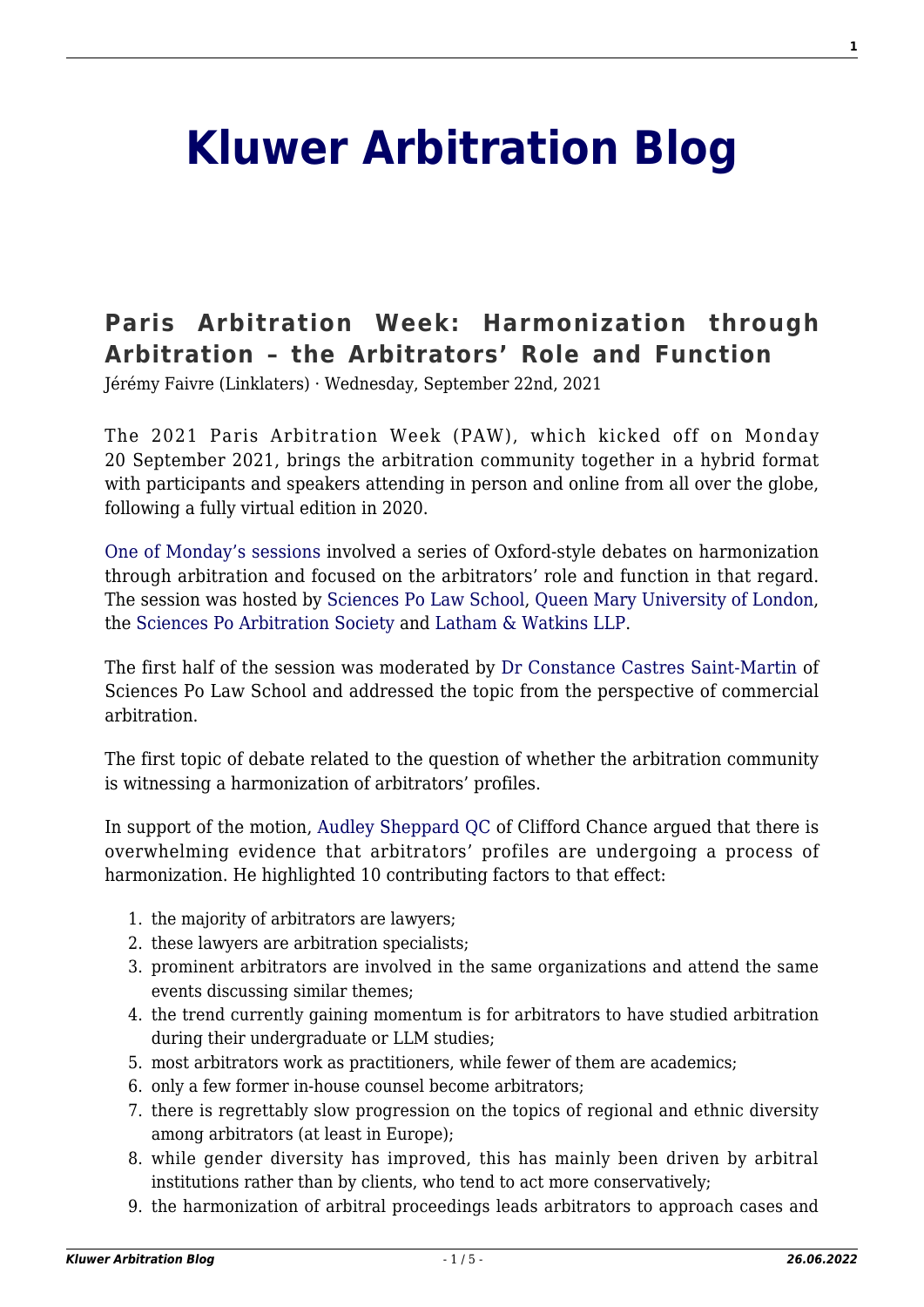conduct proceedings in a similar manner;

10. by its very nature, arbitration nudges members of the arbitral tribunal to compromise with one another when drafting awards and does not reward those arbitrators who endorse uncompromising legal reasoning.

Mr Sheppard concluded that arbitrators' profiles undergo harmonization and that this is desirable as it answers the parties' need for predictability.

Against the motion, [Marina Matousekova](https://www.castaldipartners.com/en/matousekova_marina/) of CastaldiPartners argued that arbitrators' profiles are not homogeneous and that competition in the market now requires arbitrators to stand out from the crowd. She described how, over the past 20 years, a very concentrated club of white male individuals acting only occasionally as arbitrators evolved into a large and global pool of diverse professional and specialized candidates. Ms Matousekova suggested that the increased diversity driven by arbitral institutions, advocacy groups and mentorship programs by law firms and law schools creates a moral imperative for parties when selecting their arbitrator. In that regard, she added that clients now select their arbitrators according to a range of criteria, including prior experience as arbitrator, specialist knowledge of the relevant sector, familiarity with the cultural context and language as well as an understanding of applicable law. According to Ms Matousekova, technological innovation allows sophisticated parties to assess candidates against these criteria by analyzing available online data when prospecting for arbitrators. She concluded by advising aspiring arbitrators to be proactive in controlling their public profile when participating in conferences, building their network and acquiring visibility in specific sectors.

The second topic under debate concerned the issue of whether the arbitration community is witnessing a harmonization of arbitral awards.

For the motion, [Jose Ricardo Feris](https://www.squirepattonboggs.com/en/professionals/f/feris-jose) of Squire Patton Boggs argued that harmonization of arbitral awards is desirable because it creates legal certainty, a key client concern. According to him, it is due to this need that the arbitration community has put great effort to devise institutional rules and soft law guidelines for arbitrators to follow during the proceedings leading to the issuance of the award.

Against the motion, [Eleonora Coelho](http://eleonoracoelho.com.br/our-team/?lang=en) of Eleonora Coelho Advogados, argued that, on the contrary, parties choose arbitration because of party-autonomy and flexibility, which allows them to design tailor-made proceedings culminating in an award.

Mr Feris suggested that the rule of precedent was virtually already a reality in arbitration, in light of widespread reliance by counsel and arbitrators alike on earlier published arbitral awards. Ms Coelho countered that the arbitrator's mandate is distinct from that of a judge: arbitrators are not part of a single legal system in which the law needs to be applied homogeneously under the control of a supreme court, but owe a duty only to the parties that appointed them. She also underlined that confidentiality hindered any rule of precedent from efficiently taking hold in arbitration.

Finally, Mr Feris endorsed the practice of some arbitral institutions (such as the ICC) to scrutinize awards, thus improving their overall quality. According to him, a third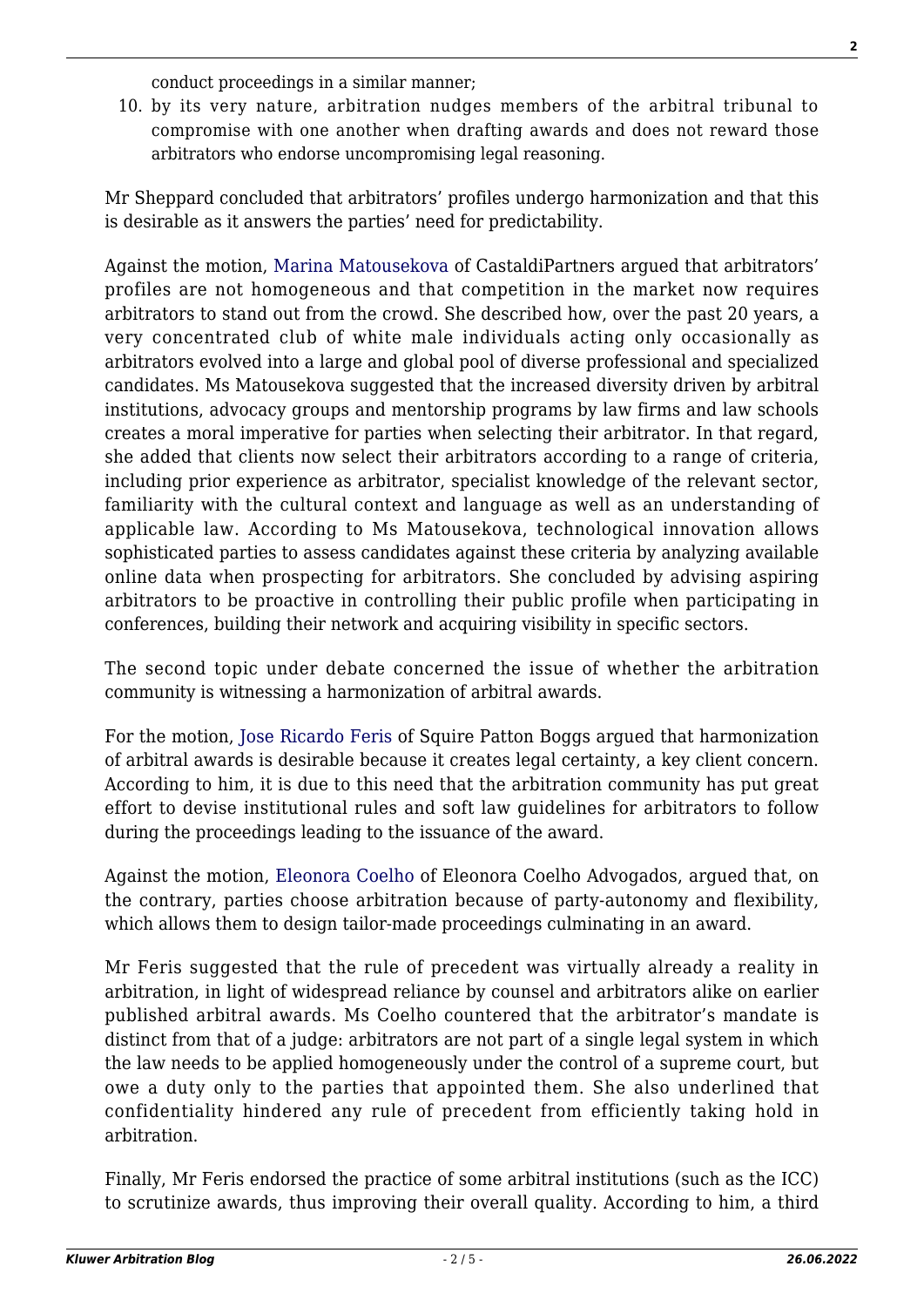party with less granular knowledge of the case could impartially advise arbitrators to detail the reasons of their award, thus ensuring the parties are satisfied that their case had been heard, whatever its outcome, and reducing the risk of a challenge being brought against the award. Ms Coelho disagreed: she first reminded the audience that the process of scrutinising awards delays the proceedings and increases their cost, and concluded that grounds for annulment often relate to substantive issues, which is why institutional scrutiny is of little help to prevent the annulment of awards.

The second half of the session, chaired by [Dr Diego P. Fernandez Arroyo](http://diegofernandezarroyo.net/) of Sciences Po Law School, dealt with the question of whether arbitrators could contribute to the harmonization of international investment law.

In support of the motion, [Ina Popova](https://www.debevoise.com/inapopova) of Debevoise & Plimpton distinguished the rule of precedent from harmonization. According to Ms Popova, harmonization is the process of achieving consistent and complementary decisions by investment arbitral tribunals, which requires deliberate and conscious participation of arbitrators. She argued that harmonization in this area is possible as arbitral tribunals derive their authority from treaties, interpreted and applied according to the same principles of international law. Arbitral tribunals participate in an iterative process of harmonization together with other international adjudicators such as the Court of Justice of the European Union and the International Court of Justice that nowadays sometimes refer to or even review investment arbitral awards. Ms Popova was joined by [Andres Jana](https://www.bmaj.cl/team/andres-jana/) of BMAJ, who described how harmonization safeguards the legitimacy of investor-state dispute settlement (ISDS) because it provides legal certainty and predictability, easing business planning for foreign investors and ensuring host states remain safe for FDI. According to Mr Jana, those who rely on ISDS expect a harmonious application of concepts of investment law and arbitrators should strive to meet this expectation. He concluded that, in any event, the practice of parties and arbitral tribunals makes the harmonization of investment law unavoidable, as the demands for transparency lead to more and more awards being publicly available which are, in turn, quoted and debated in subsequent proceedings or by state representatives negotiating treaty revisions.

Against the motion, [Fernando Mantilla-Serrano](https://www.lw.com/people/fernando-mantilla-serrano) of Latham & Watkins submitted that the arbitral tribunals' primary mandate is to resolve the parties' dispute rather than to contribute to the creation or development of investment law, and that their duty is to the parties that appointed them rather than the legal community. He argued that there is no justification to distinguish investment arbitration from commercial arbitration in that regard: commercial arbitration tribunals regularly interpret standard construction or oil and gas contracts, just as investment arbitration tribunals routinely interpret investment treaties offering similar protections to foreign investments or investors.

Mr Mantilla-Serrano then turned to the typical practice of investment arbitration tribunals quoting and discussing prior awards in their own decisions. He argued that the large number of inconsistent awards on a given issue allows arbitral tribunals to find comfort or support for any proposition and concluded this shows there has been no successful harmonization on the interpretation of the substantive protections provided under investment law.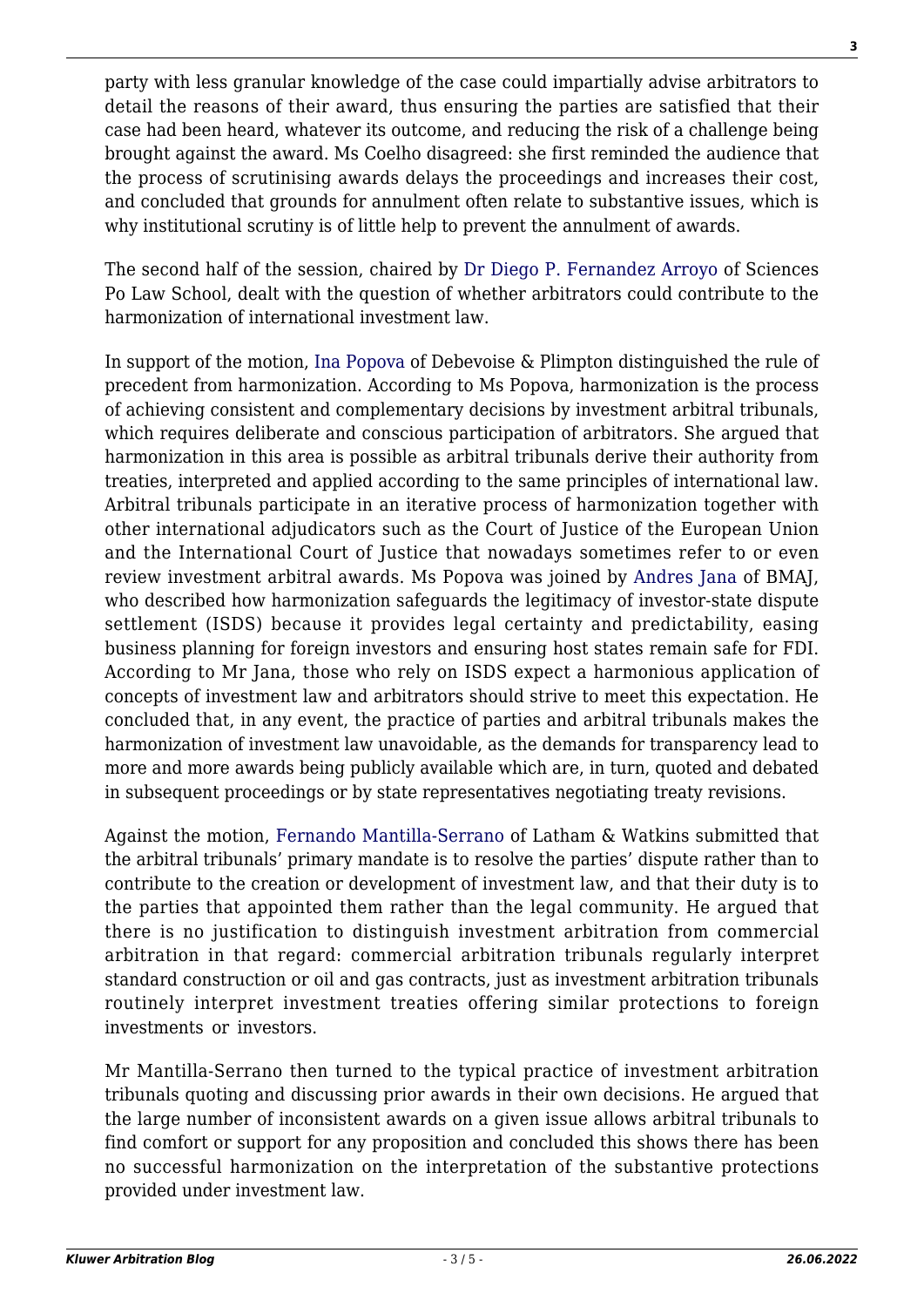[Giuditta Cordero-Moss](https://www.jus.uio.no/ifp/english/people/aca/giudittm/) of the University of Oslo reached a similar conclusion regarding the procedural aspects of investment arbitration. According to her, arbitral practice on procedural issues is fragmented even within the self-contained ICSID regime. Ms Cordero-Moss then reminded the audience that approximately 35% of investment arbitrations were not conducted within the ICSID regime and were subject to other arbitration rules (e.g. the UNCITRAL, SCC or ICC rules) and to the mandatory procedural principles of the seat. Non-ICSID tribunals have to bear such principles in mind or risk having their award annulled at the seat or its enforcement refused under the principles set out in the New York Convention. She provided three examples where that risk arose:

- 1. national laws diverge on the principle *iura novit curia*, and an arbitral tribunal that applies a legal principle without hearing the parties on it could risk having its award annulled for excess of power or breach of due process in some jurisdictions;
- 2. the power of an arbitral tribunal to impose a virtual hearing on the parties is not recognized in all legal systems, and an award issued following a contested virtual hearing could be challenged for breach of due process;
- 3. national laws do not impose identical formal requirements for arbitration agreements to be valid, and an award upholding jurisdiction in breach of these requirements is likely to be challenged.

Ms Cordero-Moss concluded that there is an irreducible core of procedural issues in investment arbitration for which harmonization is structurally impossible.

## **Profile Navigator and Relationship Indicator**

Offers 6,200+ data-driven arbitrator, expert witness and counsel profiles and the ability to explore relationships of 13,500+ arbitration practitioners and experts for potential conflicts of interest.

[Learn how](https://www.wolterskluwer.com/en/solutions/kluwerarbitration/practiceplus?utm_source=arbitrationblog&utm_medium=articleCTA&utm_campaign=article-banner) **[Kluwer Arbitration Practice Plus](https://www.wolterskluwer.com/en/solutions/kluwerarbitration/practiceplus?utm_source=arbitrationblog&utm_medium=articleCTA&utm_campaign=article-banner)** [can support you.](https://www.wolterskluwer.com/en/solutions/kluwerarbitration/practiceplus?utm_source=arbitrationblog&utm_medium=articleCTA&utm_campaign=article-banner)

*To make sure you do not miss out on regular updates from the Kluwer Arbitration Blog, please subscribe [here](http://arbitrationblog.kluwerarbitration.com/newsletter/). To submit a proposal for a blog post, please consult our [Editorial Guidelines.](http://arbitrationblog.kluwerarbitration.com/editorial-guidelines/)*